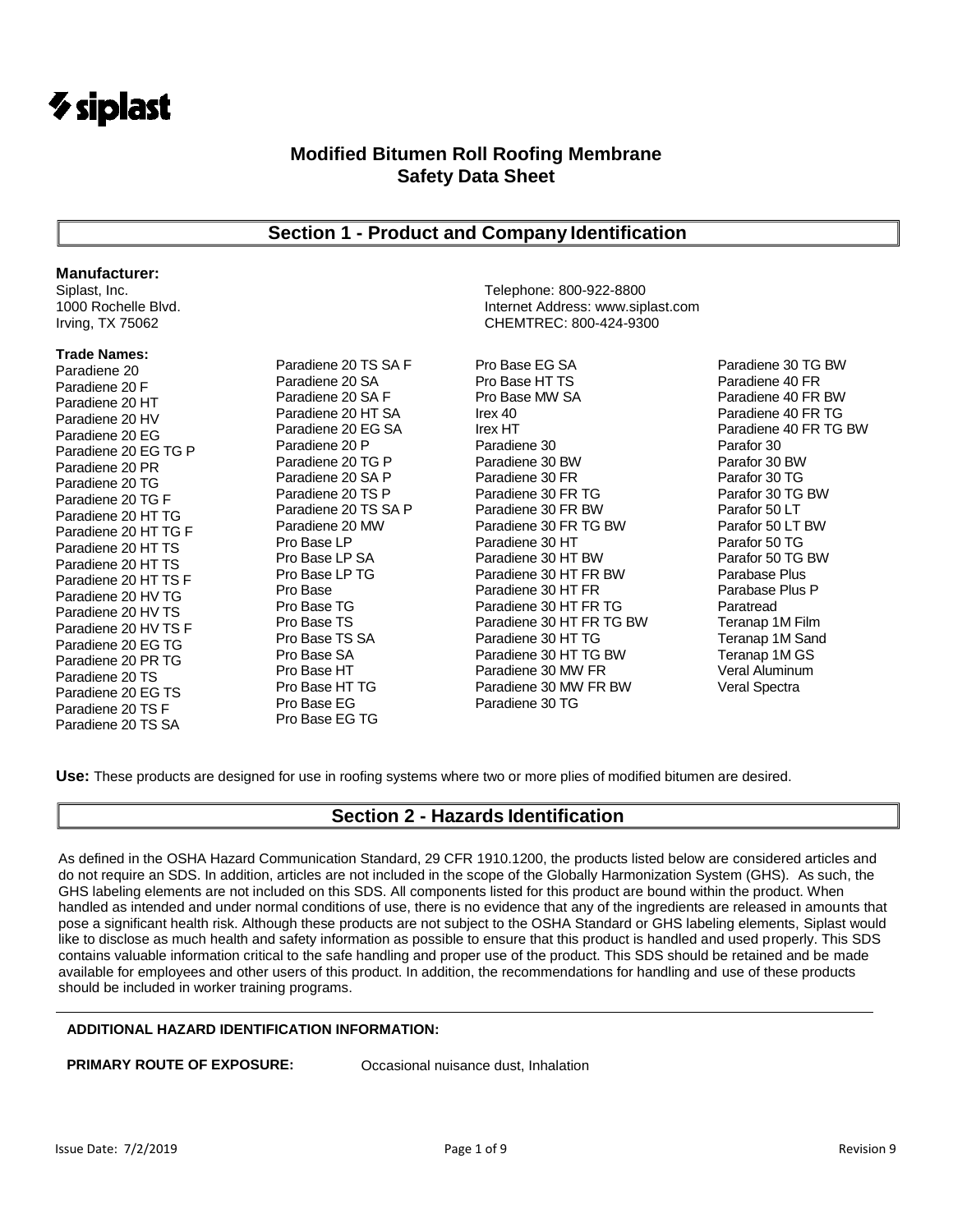### **SIGNS & SYMPTOMS OF EXPOSURE**

| EYES:                          | May cause irritation to the eyes.                                                                                                                                                                                                                                                                                                                                                                                                                                                                                                                                                                                                                                                                                                                                                                                                                                                                                                                  |  |  |
|--------------------------------|----------------------------------------------------------------------------------------------------------------------------------------------------------------------------------------------------------------------------------------------------------------------------------------------------------------------------------------------------------------------------------------------------------------------------------------------------------------------------------------------------------------------------------------------------------------------------------------------------------------------------------------------------------------------------------------------------------------------------------------------------------------------------------------------------------------------------------------------------------------------------------------------------------------------------------------------------|--|--|
| SKIN:                          | May cause irritation to the skin.                                                                                                                                                                                                                                                                                                                                                                                                                                                                                                                                                                                                                                                                                                                                                                                                                                                                                                                  |  |  |
| <b>INGESTION:</b>              | This product is not intended to be ingested. If ingested, it may cause temporary irritation to<br>the gastrointestinal (digestive) tract.                                                                                                                                                                                                                                                                                                                                                                                                                                                                                                                                                                                                                                                                                                                                                                                                          |  |  |
| <b>INHALATION:</b>             | May cause irritation to the respiratory tract.                                                                                                                                                                                                                                                                                                                                                                                                                                                                                                                                                                                                                                                                                                                                                                                                                                                                                                     |  |  |
| <b>ACUTE HEALTH HAZARDS:</b>   | NIOSH has found that studies of workers exposed to asphalt fumes have repeatedly found<br>irritation of the serous membranes of the conjunctivae (eye irritation) and the mucous<br>membranes of the upper respiratory tract (nasal and throat irritation).                                                                                                                                                                                                                                                                                                                                                                                                                                                                                                                                                                                                                                                                                        |  |  |
| <b>CHRONIC HEALTH HAZARDS:</b> | Studies in humans have found that exposure to respirable crystalline silica (quartz) can<br>cause silicosis, a fibrosis (scarring) of the lungs. Silicosis is a serious and irreversible<br>disease; it may be progressive even after exposure has ceased; it can lead to disability<br>and death. Human studies also have found that silicosis is a risk factor for tuberculosis,<br>and that occupational exposure to respirable crystalline silica is associated with chronic<br>obstructive pulmonary disease, including bronchitis and emphysema. Some studies show<br>excess numbers of cases of scleroderma, connective tissue disorders, lupus, rheumatoid<br>arthritis, chronic kidney diseases and end-stage kidney disease in workers exposed to<br>respirable crystalline silica.                                                                                                                                                      |  |  |
| <b>CARCINOGENICITY:</b>        | IARC has determined that occupational exposure to oxidized asphalt and its emissions is<br>probably carcinogenic to humans (Group 2A). IARC concluded that available data from<br>cancer studies in humans points to an association between exposures to oxidized asphalts<br>during roofing and lung cancer and tumors in the upper aero-digestive tract. In addition,<br>IARC found sufficient evidence of carcinogenicity in experimental animals for extracts and<br>fume condensates of oxidized asphalts.<br>NIOSH has concluded that the collective data from human, animal, genotoxicity and<br>exposure studies provide sufficient evidence that roofing asphalt fumes are a potential<br>occupational carcinogen.<br>Occupational exposure to respirable crystalline silica is classified as a known carcinogen<br>in humans. IARC has determined that respirable crystalline silica is carcinogenic to                                  |  |  |
|                                | humans (Group 1), based on findings of sufficient evidence of carcinogenicity in both<br>humans and experimental animals. NTP has classified respirable crystalline silica as a<br>known human carcinogen based on sufficient evidence of carcinogenicity from studies in<br>humans indicating a causal relationship between occupational exposure to respirable<br>crystalline silica and increased lung cancer rates. NIOSH has determined that respirable<br>crystalline silica is a potential occupational carcinogen.<br>IARC has determined that occupational exposure to Titanium Dioxide is possibly<br>carcinogenic to humans (Group 2B). IARC concluded lung tumors were observed in rats<br>following high dose exposure by inhalation and in female rats exposed by intra-tracheal<br>instillation. Other studies have shown no tumors in rats following inhalation exposure and<br>no tumors in mice or rats following oral exposure. |  |  |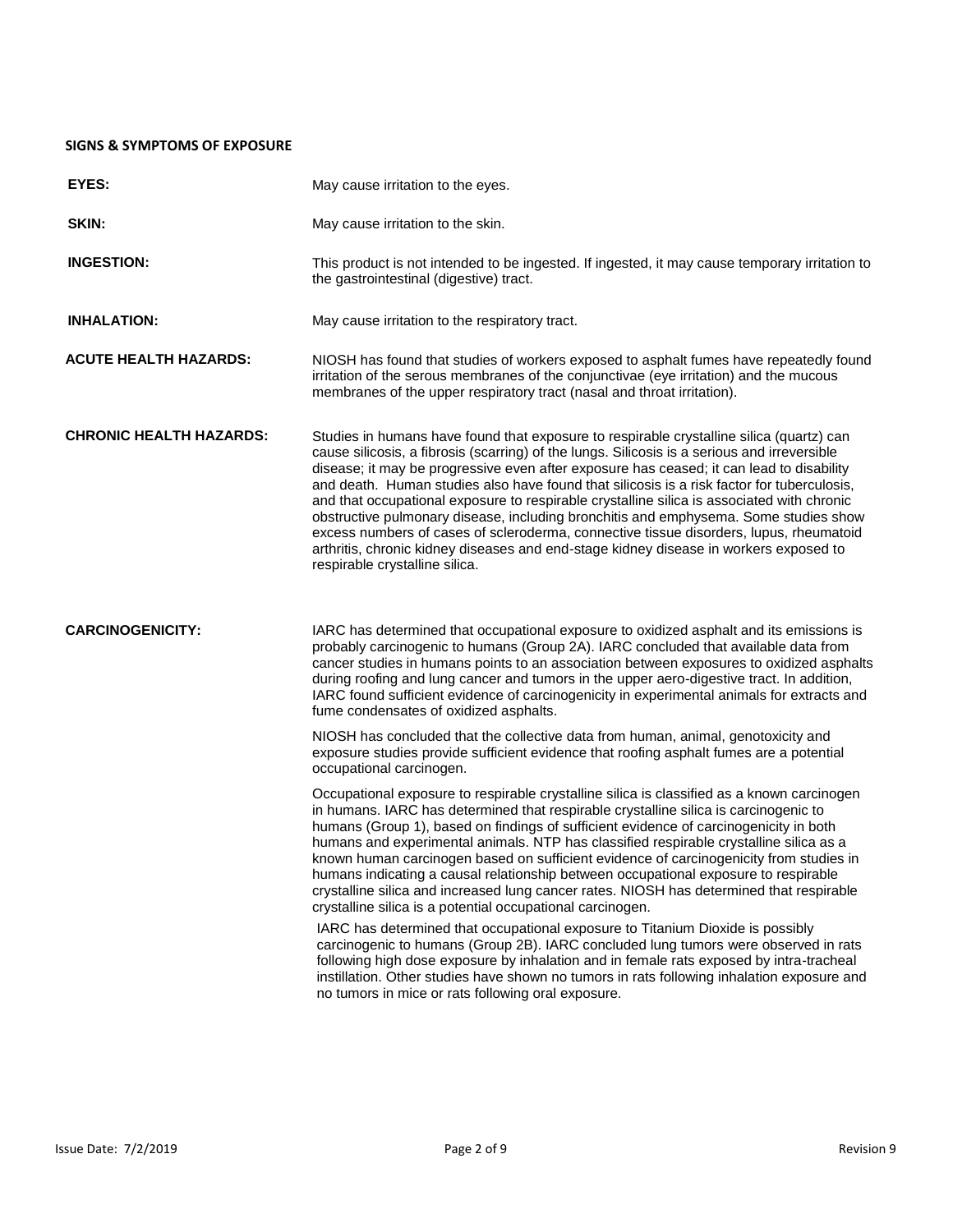# **Section 3 - Composition/Information on Ingredients**

| CAS#          | <b>Component</b>                                                                             | Percent   |
|---------------|----------------------------------------------------------------------------------------------|-----------|
| 8052-42-4     | Asphalt                                                                                      | 20-70     |
| 64742-93-4    | Asphalt, oxidized                                                                            | $0 - 10*$ |
| 13463-67-7    | Titanium dioxide (Ingredient of CR products only)                                            | $2 - 10$  |
| Not Available | Mineral granules (Ceramic-coated granite; 35% crystalline silica, non-respirable)            | $0 - 35$  |
| 1317-65-3     | Calcium carbonate                                                                            | $0 - 35$  |
| 12007-56-6    | Calcium borate (Colemanite) (Products with FR suffix contain colemanite for fire resistance) | $0 - 35$  |
| 16389-88-1    | Dolomite (CaMg(CO3)2)                                                                        | $0 - 35$  |
| 9003-55-8     | Styrene-Butadiene polymer                                                                    | $4 - 10$  |
| 25038-59-9    | Polyester fiber                                                                              | $2 - 10$  |
| Not Available | Glass fiber mat                                                                              | $2 - 10$  |
| Not Available | Continuous filament glass fiber                                                              | $2 - 10$  |

| Not Available | Glass fiber mat with polyester scrim                                                              | $2 - 10$ |
|---------------|---------------------------------------------------------------------------------------------------|----------|
| Not Available | Polyester mat                                                                                     | $2 - 10$ |
| Not Available | Polyester mat with glass scrim                                                                    | $2 - 10$ |
| 14808-60-7    | Crystalline silica (sand) (adhered to product and is >99.9% too large to become airborne or to be | $0 - 10$ |
|               | respirable)                                                                                       |          |
| 7429-90-5     | Aluminum foil (Veral) has an aluminum foil surface)                                               | $0 - 5$  |
| 9002-88-4     | Polypropylene or Polyolefin Film                                                                  | 0-6      |
| 64742-11-6    | Extracts, petroleum, heavy naphthenic                                                             | >1       |
| 64741-53-3    | Distillates, petroleum, heavy naphthenic                                                          | >1       |
|               |                                                                                                   |          |

### **Component Information**

\* Present in. Veral. Occupational exposure to asphalt, oxidized is not expected to occur due to product form and intended application.

Occupational exposure to titanium dioxide is not expected to occur due to product form and intended use. Exposure limit is given for reference only.

### **General Product Description**

These products consist of a modified bitumen sheet incorporating the features of a fiber glass mat and/or polyester composite mat with a blend of SBS (Styrene-Butadiene-Styrene) rubber and high quality asphalt. Product may also contain fire retardant additives.

Veral is aluminum foil surfaced.

Parabase products are mineral surfaced, asphalt coated, fiber glass cap sheets for use in built-up roofing systems.

# **Section 4 - First Aid Measures**

### **First Aid: Inhalation**

Remove to fresh air. If symptoms persist contact a physician.

### **First Aid: Skin**

Wash exposed skin with soap and water. If irritation develops or persists, seek medical attention.

### **First Aid: Ingestion**

Product is not intended to be ingested or eaten. If this product is ingested, do not induce vomiting and seek medical attention immediately.

### **First Aid: Eyes**

Flush eyes with large amounts of water until irritation subsides. If irritation persists, seek medical attention.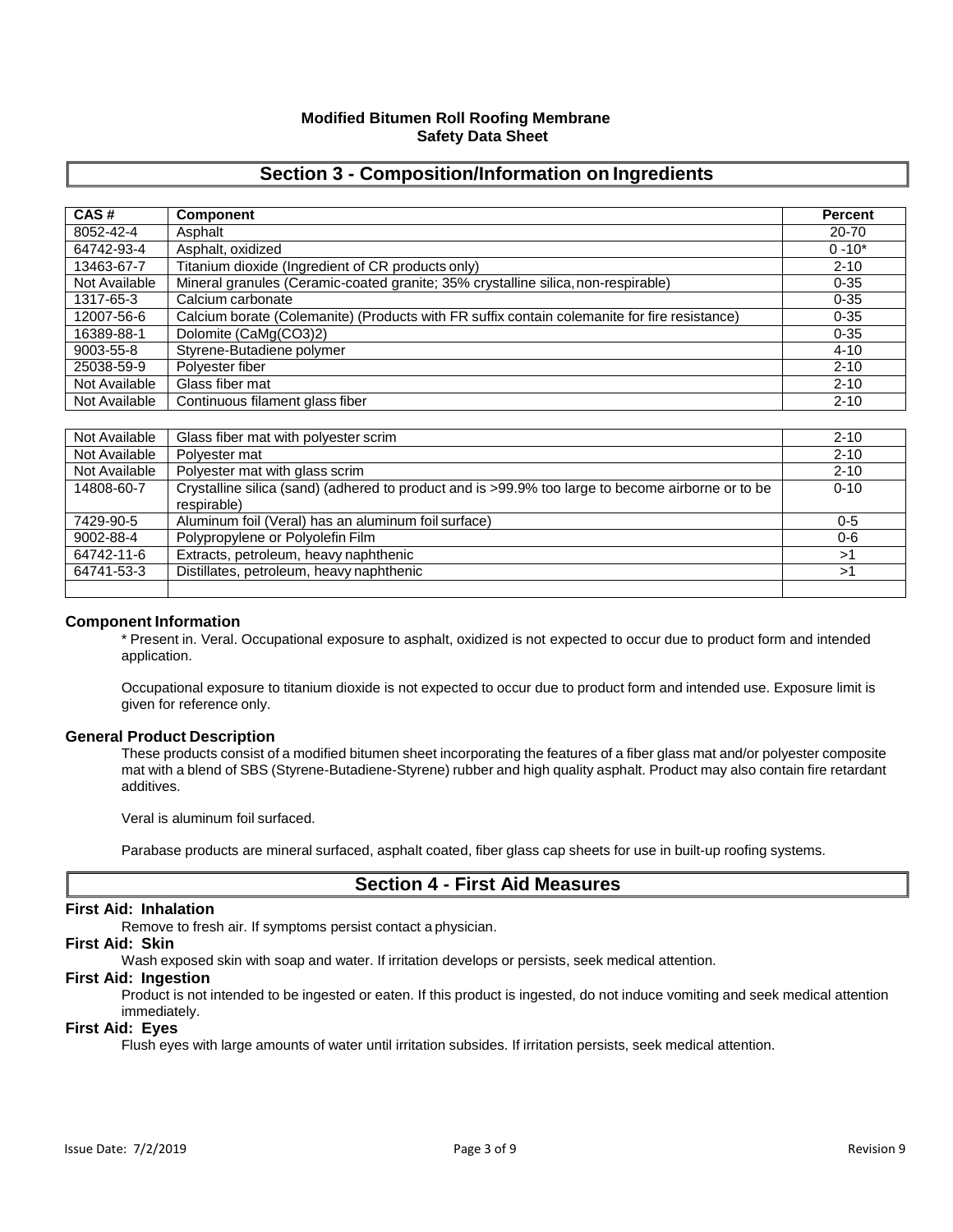# **Section 5 - Fire Fighting Measures**

**Flash Point:** > 500ºF **Method Used:** COC **Auto Ignition:** 460ºC/860ºF **Flammability Classification:** Not determined **Rate of Burning:** Not determined **General Fire Hazards**

**Upper Flammable Limit (UFL):** Not determined **Lower Flammable Limit (LFL):** Not determined

There is no potential for spontaneous fire orexplosion.

### **Extinguishing Media**

Carbon dioxide  $(CO<sub>2</sub>)$ , dry chemical.

#### **Fire Fighting Equipment/Instructions**

No special procedures are expected to be necessary for this product. Normal firefighting procedures should be followed to avoid inhalation of smoke and gases.

# **Section 6 - Accidental Release Measures**

### **Clean-Up Procedures**

Pick up large pieces. Vacuum dusts.

# **Section 7 - Handling and Storage**

### **Handling Procedures**

Use protective equipment as described in Section 8 of this safety data sheet when handling uncontained material. Handle in accordance with good industrial hygiene and safety practices.

### **Storage Procedures**

Warehouse storage should be in accordance with package directions, if any. Material should be kept clean, dry, and in original packaging.

# **Section 8 - Exposure Controls / Personal Protection**

### **Exposure Guidelines**

### **A: General Product Information**

The Occupational Safety and Health Administration (OSHA) has not adopted specific occupational exposure standards for fiber glass. Fiber glass is treated as a nuisance dust and is regulated by OSHA as a particulate not otherwise regulated (total dust) shown in CFR 1910.1000 Table Z-3. Respirable fraction 5 mg/m<sup>3</sup> Total dust 15 mg/m<sup>3</sup>

#### . **B: Component Exposure Limits**

#### **Asphalt (8052-42-4)**

ACGIH: 0.5 mg/m<sup>3</sup>TWA (fume, inhalable fraction, as benzene soluble aerosol)

#### **Titanium dioxide (Ingredient of CR products only) (13463-67-7)**

OSHA: 15 mg/m<sup>3</sup> TWA (total dust); 10 mg/m<sup>3</sup> TWA (total dust) ACGIH: 10 mg/mᴲ TWA

#### **Calcium carbonate (1317-65-3)**

OSHA: 15 mg/m<sup>3</sup> TWA (total dust); 5 mg/m<sup>3</sup> TWA (respirable fraction)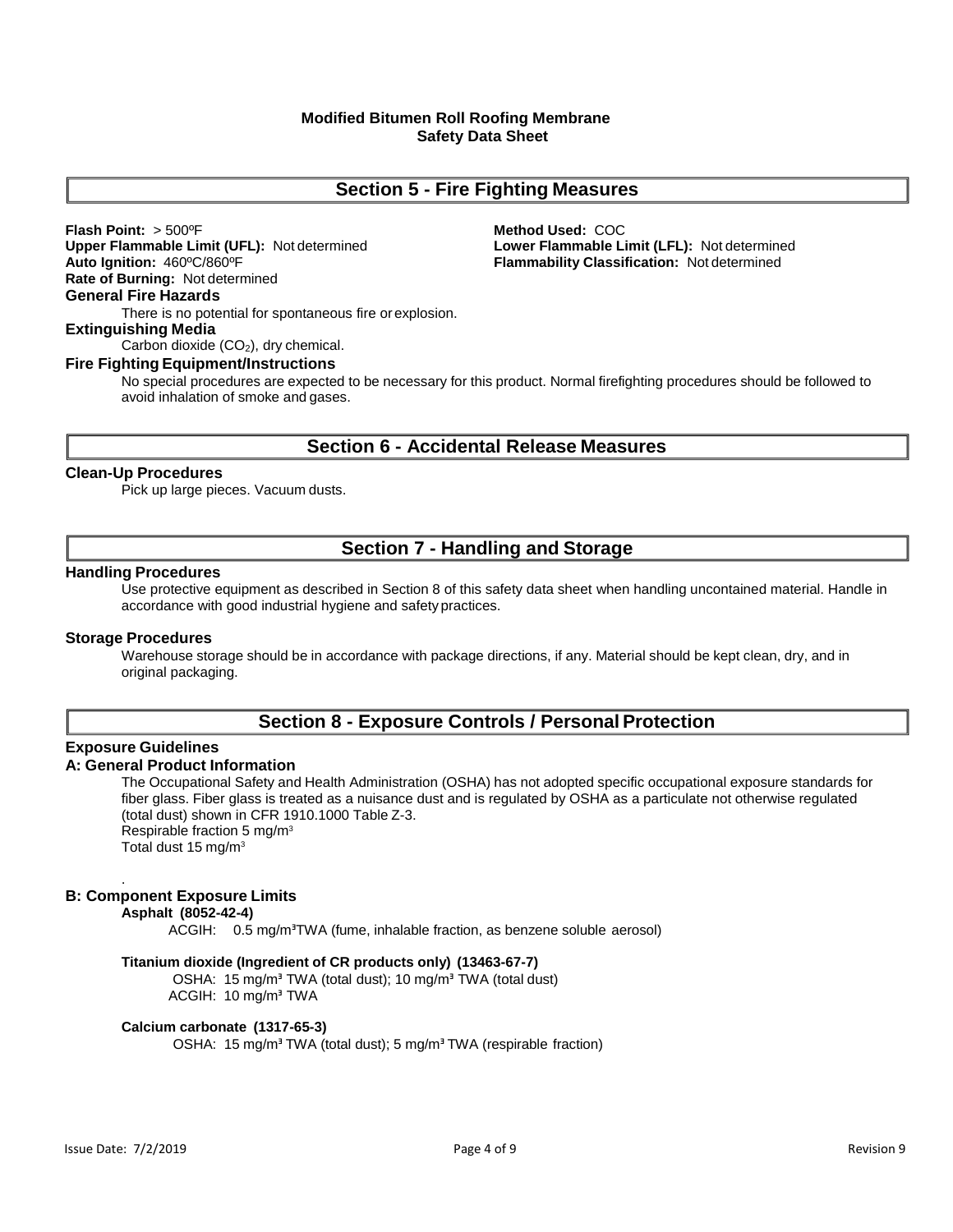### **Crystalline silica (sand) (adhered to product and is >99.9% too large to become airborne or to be respirable) (14808- 60-7)**

OSHA: 0.1 mg/m<sup>3</sup> TWA (respirable dust)

 $((250)/(%SiO2 + 5)$  mppcf TWA (respirable));  $((10)/(%SiO2 + 2)$  mg/m<sup>3</sup> TWA (respirable));  $((30)/(%SiO2 + 2)$  mg/m<sup>3</sup> TWA (total dust))

ACGIH: 0.025 mg/m<sup>3</sup> TWA (respirable fraction)

### **Aluminum foil (Veral Al has an aluminum foil surface) (7429-90-5)**

OSHA: 15 mg/m<sup>3</sup> TWA (total dust); 5 mg/m<sup>3</sup> TWA (respirable fraction)

ACGIH: 1 mg/m<sup>3</sup> TWA (respirable fraction)

### **PERSONAL PROTECTIVE EQUIPMENT**

# **Personal Protective Equipment: Eyes/Face**

Safety glasses with side shields or chemical goggles arerecommended.

### **Personal Protective Equipment: Skin**

Leather or cotton gloves should be worn to protect against mechanical abrasion.

### **Personal Protective Equipment: Respiratory**

None required.

## **Personal Protective Equipment: General**

Protective equipment should be provided as necessary to prevent irritation of the throat, eyes, and skin, and to keep exposures below the applicable exposure limits identified in Section 8.

# **Section 9 - Physical & Chemical Properties**

**Appearance:** Dark mat with granule or white coated surface **Odor:** Asphalt odor **Physical State:** solid **pH:** Not applicable **Vapor Pressure:** Not applicable **Vapor Density:** Not applicable **Boiling Point:** >370ºC/>700ºF **Melting Point:** >95ºC/>200ºF **Solubility (H<sub>2</sub>O):** Nil **Specific Gravity:** Variable **Specific Gravity:** Variable **Specific Gravity:** Variable **Freezing Point:** Not determined **Viscosity:** Not applicable **Percent Volatile:** 0 **VOC:** Not determined

**Evaporation Rate:** Not applicable

# **Section 10 - Stability & Reactivity Information**

### **Stability**

These products are not reactive.

# **Hazardous Decomposition**

### May form carbon dioxide and carbon monoxide.

#### **Hazardous Polymerization**

Will not occur.

# **Section 11 - Toxicological Information**

### **Acute Toxicity**

### **A: General Product Information**

Vapors from this product may cause eye, respiratory and skin irritation,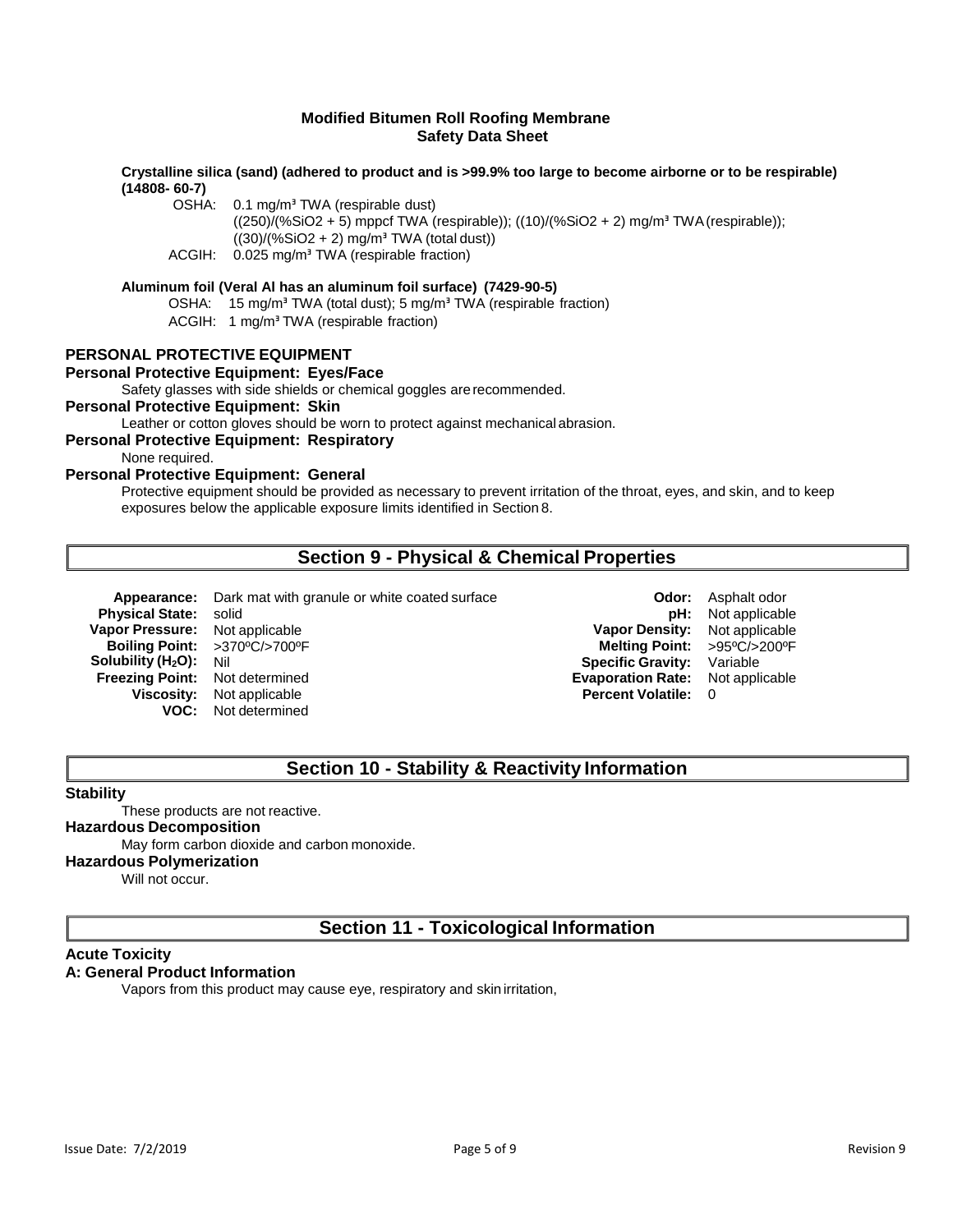### **B: Component Analysis - LD50/LC50**

### **Asphalt (8052-42-4)**

Oral LD50 Rat: >5000 mg/kg; Dermal LD50 Rabbit:>2000 mg/kg

#### **Titanium dioxide (Ingredient of CR products only) (13463-67-7)** Oral LD50 Rat: >10000 mg/kg

**Calcium borate (Colemanite) (Products with FR suffix contain colemanite for fire resistance) (12007-56-6)** Oral LD50 Rat: 5600 mg/kg

### Crystalline silica (sand) (adhered to product and is >99.9% too large to become airborne or to be respirable) **(14808- 60-7)**

Oral LD50 Rat: 500 mg/kg

### **Polypropylene or Polyolefin Film (9002-88-4)**

Inhalation LC50 Mouse: 12 g/m3/30M

#### **Distillates, petroleum, heavy naphthenic (64741-53-3)**

Oral LD50 Rat: >5000 mg/kg; Dermal LD50 Rabbit:>2000 mg/kg

### **Extracts, petroleum, heavy naphthenic (64742-11-6)**

Oral LD50 Rat: >5000 mg/kg; Dermal LD50 Rabbit:>2000 mg/kg

### **Component Carcinogenicity**

### **Asphalt (8052-42-4)**

ACGIH: A4 - Not Classifiable as a Human Carcinogen (fume, coal tar-free) IARC: Group 3 - Not Classifiable (IARC Supplement 7 [1987], Monograph 35 [1985] (steamrefined cracking-residue and air-refined))

### **Oxidized bitumens (64742-93-4)**

IARC: Group 2A - Probably Carcinogenic to Humans

### **Titanium dioxide (Ingredient of CR products only) (13463-67-7)**

ACGIH: A4 - Not Classifiable as a Human Carcinogen

IARC: Group 2B - Possibly Carcinogenic to Humans (IARC Monograph 93 [in preparation], Monograph 47 [1989])

#### **Styrene-Butadiene polymer (9003-55-8)**

IARC: Group 3 - Not Classifiable (IARC Supplement 7 [1987], Monograph 19 [1979])

#### **Continuous filament glass fiber (Not Available)**

ACGIH: A4 - Not Classifiable as a Human Carcinogen (listed under Synthetic Vitreous Fibers) IARC: Group 3 - Not Classifiable (IARC Monograph 81 [2002] (listed under Man-made mineral fibres), Monograph 43 [1988]))

#### **Crystalline silica (sand) (adhered to product and is >99.9% too large to become airborne or to be respirable) (14808- 60-7)**

ACGIH: A2 - Suspected Human Carcinogen

- NTP: Known Human Carcinogen (Select Carcinogen)
- IARC: Group 1 Known Human Carcinogen (IARC Monograph 68 [1997] (listed under Crystalline silica inhaled in the form of quartz or cristobalite from occupational sources))

### **Aluminum foil (Veral has an aluminum foil surface) (7429-90-5)**

ACGIH: A4 - Not Classifiable as a Human Carcinogen

### **Polypropylene or Polyolefin Film (9002-88-4)**

IARC: Group 3 - Not Classifiable (IARC Supplement 7 [1987], Monograph 19 [1979])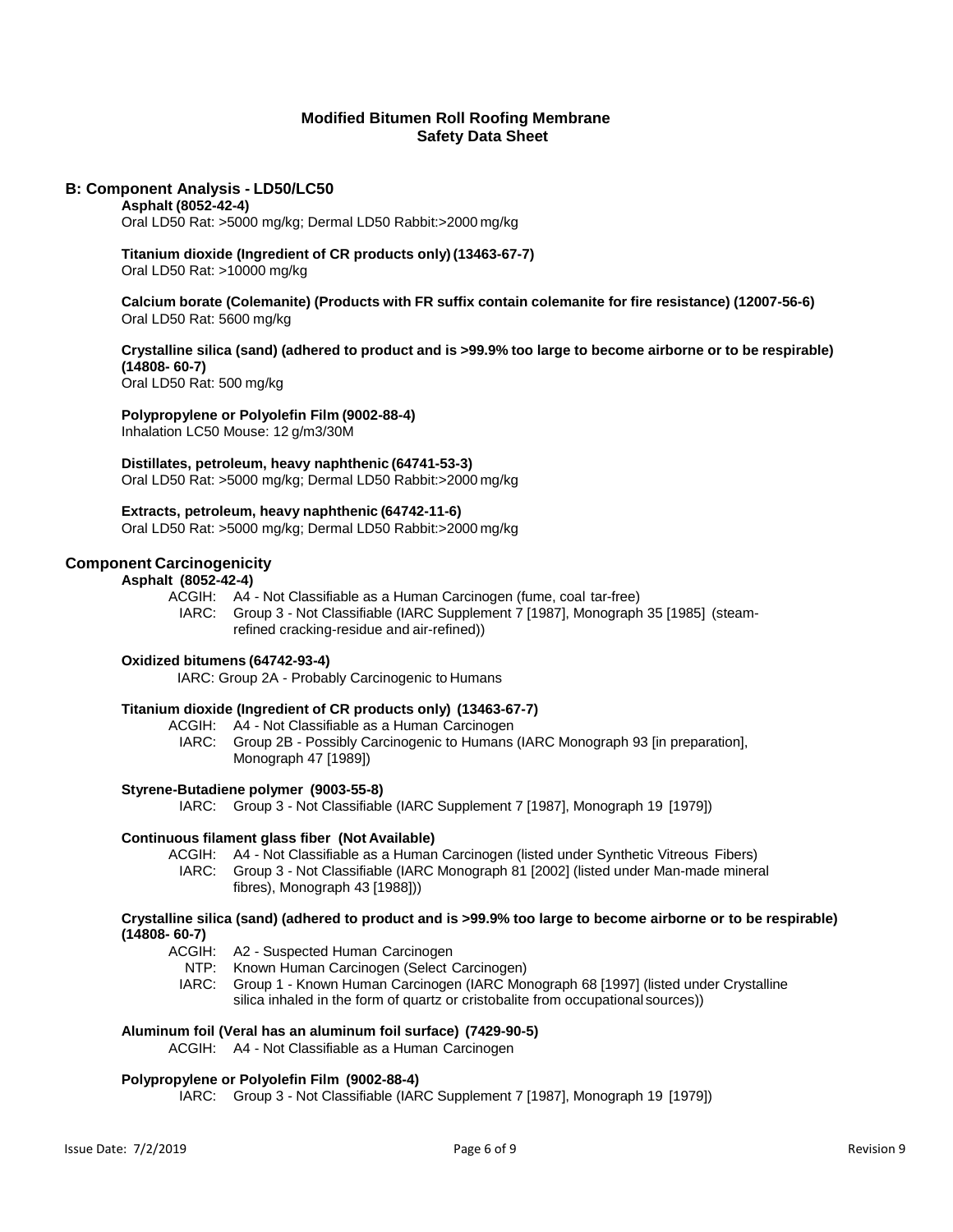### **Chronic Toxicity**

Asphalt (asphalt CAS # 8052-42-4): In 1985/87, IARC (International Agency for Research on Cancer) concluded the following:

(a) Bitumens are not classifiable as to their carcinogenicity to humans (Group 3).

Oxidized bitumens (oxidized asphalt) #64742-93-4: In 2011, the International Agency for Research on Cancer(IARC) announced its conclusion that "occupational exposures to oxidized bitumens and their emissions during roofing" are Group 2A (probably Carcinogenic to Humans). This finding pertains specifically to occupational exposures to oxidized asphalt, which is another name for bitumen, and their emissions during roofing. Occupational exposure to asphalt, oxidized is not expected to occur due to product form and intended use.

Continuous Filament Glass Fiber: No chronic health effects are known to be associated with exposure to continuous filament fiber glass. Results from epidemiologic studies have not shown any increases in respiratory disease or cancer. The International Agency for Research on Cancer (IARC) has classified continuous filament fiber glass as a Group 3 substance, not classifiable as to its carcinogenicity to humans. Because of the large diameter of continuous filament fibers, these products are not considered respirable.

Crystalline silica is considered a hazard by inhalation. The International Agency for Research on Cancer (IARC) has classified crystalline silica as a Group 1 substance, carcinogenic to humans. This classification is based on the findings of laboratory animal studies (inhalation and implantation) and epidemiology studies that were considered sufficient for carcinogenicity.

Several studies have been conducted to determine the risk of cancer to workers exposed to dusts which contain crystalline silica. However, these studies did not consider other factors or elements that workers may be exposed to. Therefore, the causes of the excess deaths due to cancer could not be precisely determined. Further studies are being conducted to determine the risk of cancer when working with crystalline silica products. Excessive exposure to crystalline silica can cause silicosis, a non-cancerous lung disease.

# **Section 12 - Ecological Information**

### **Ecotoxicity**

### **A: General Product Information**

# No data available for this product.

**B: Component Analysis - Ecotoxicity - Aquatic Toxicity**

### **Extracts, petroleum, heavy naphthenic (64742-11-6)**

48 Hr EC50 Daphnia magna: 1.4 mg/L

### **Section 13 - Disposal Considerations**

### **US EPA Waste Number & Descriptions**

### **A: General Product Information**

This product is not expected to be a hazardous waste when it is disposed of according to the U.S. Environmental Protection Agency (EPA) under Resource Conservation and Recovery Act (RCRA) regulations. Product characterization after use is recommended to ensure proper disposal under federal and/or state requirements.

### **B: Component Waste Numbers**

No EPA Waste Numbers are applicable for this product's components.

### **Disposal Instructions**

Dispose of waste material according to Local, State, Federal, and Provincial Environmental Regulations.

# **Section 14 - Transport Information**

### **International Transport Regulations**

These products are not classified as dangerous goods according to international transport regulations.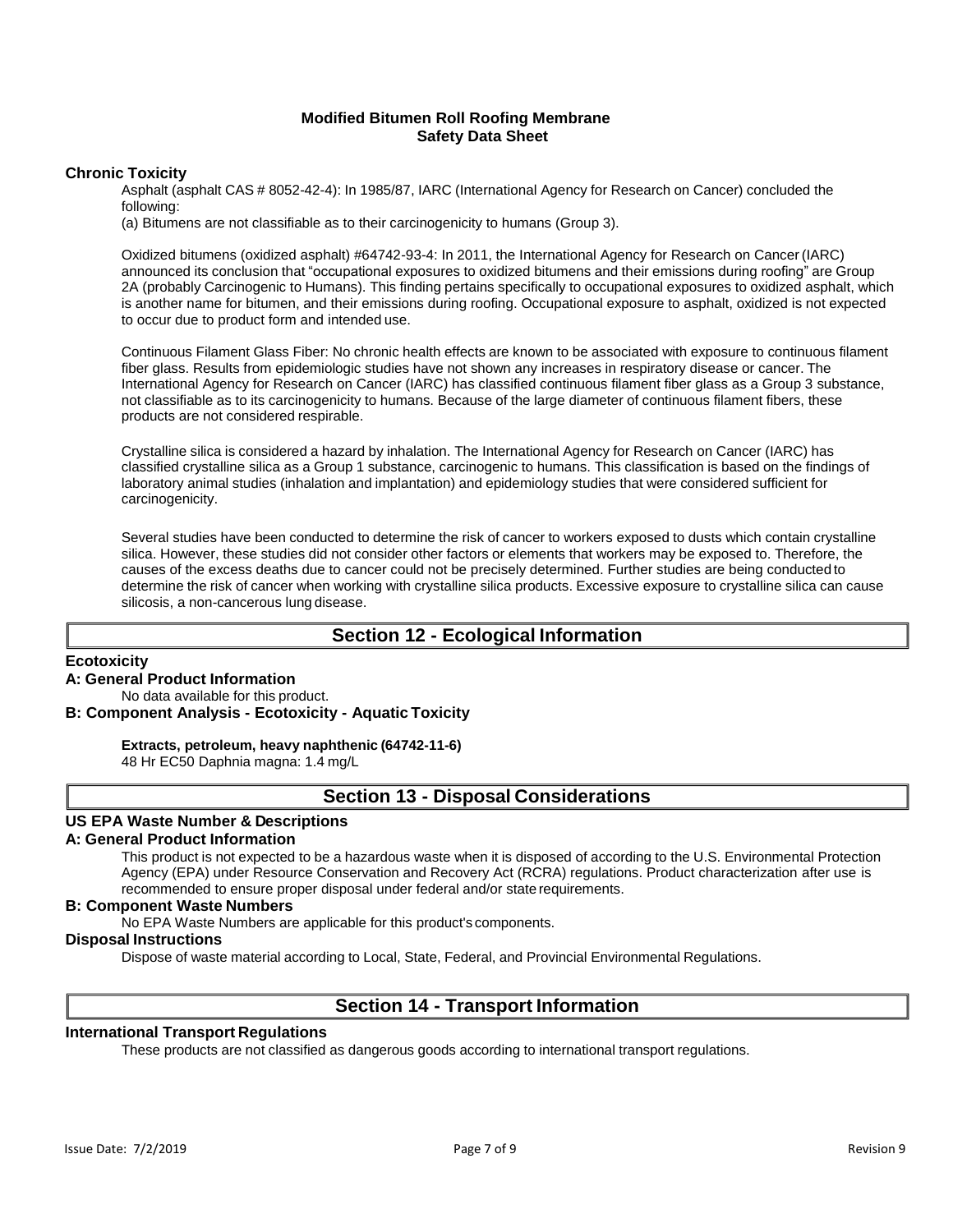# **Section 15 - Regulatory Information**

### **US Federal Regulations**

### **A: General Product Information**

SARA 311 Status. The following SARA 311 designations apply to this product: Immediate (acute) health hazard.

### **B: Component Analysis**

This material contains one or more of the following chemicals required to be identified under SARA Section 302 (40 CFR 355 Appendix A), SARA Section 313 (40 CFR 372.65) and/or CERCLA (40 CFR302.4).

### **Aluminum foil (Veral has an aluminum foil surface) (7429-90-5)**

SARA 313: 1.0 % de minimis concentration (dust or fume only)

### **State Regulations**

### **A: General Product Information**

The glass fibers in this product are not known to be regulated. Other state regulations may apply. Check individual state requirements.

### **B: Component Analysis - State**

The following components appear on one or more of the following state hazardous substances lists:

| Component                                                   | CAS#   | CА  | FL | MА  | МN  | NJ  | РA             |
|-------------------------------------------------------------|--------|-----|----|-----|-----|-----|----------------|
| Asphalt                                                     | 8052-  | Yes | No | Yes | Yes | Yes | Yes            |
| Asphalt, oxidized                                           | 64742- | No  | No | No  | No  | Yes | No.            |
| Titanium dioxide (Ingredient of CR products only)           | 13463- | No  | No | Yes | Yes | Yes | Yes            |
| Calcium carbonate                                           | 1317-  | No  | No | Yes | Yes | Yes | Yes            |
| Crystalline silica (sand) (adhered to product and is >99.9% | 14808- | No  | No | Yes | Yes | Yes | Yes            |
| too large to become airborne or to be respirable)           | 60-7   |     |    |     |     |     |                |
| Aluminum foil (Veral has an aluminum foil surface)          | 7429-  | Yes | No | Yes | Yes | Yes | Yes            |
| Distillates, petroleum, heavy naphthenic                    | 64741- | No  | No | Yes | No  | No  | No.            |
| Extracts, petroleum, heavy naphthenic                       | 64742- | No  | No | Yes | No  | No  | N <sub>o</sub> |

The following statement(s) are provided under the California Safe Drinking Water and Toxic Enforcement Act of 1986 (Proposition 65): WARNING! This product contains a chemical known to the state of California to cause cancer.

Asphalt fumes may contain trace amounts of the following California Proposition 65 Listed Substances as known to the state of California to cause cancer or reproductive effects: Poly nuclear aromatic hydrocarbons (benz(a)anthracene, benzo(b)fluoranthene, benzo(j)fluoranthene, benzo(k)fluoranthene, benzo(a)pyrene).

### **TSCA Status**

This product and its components are listed on the TSCA 8(b) inventory.

None of the components listed in this product are listed on the TSCA Export Notification 12(b) list.